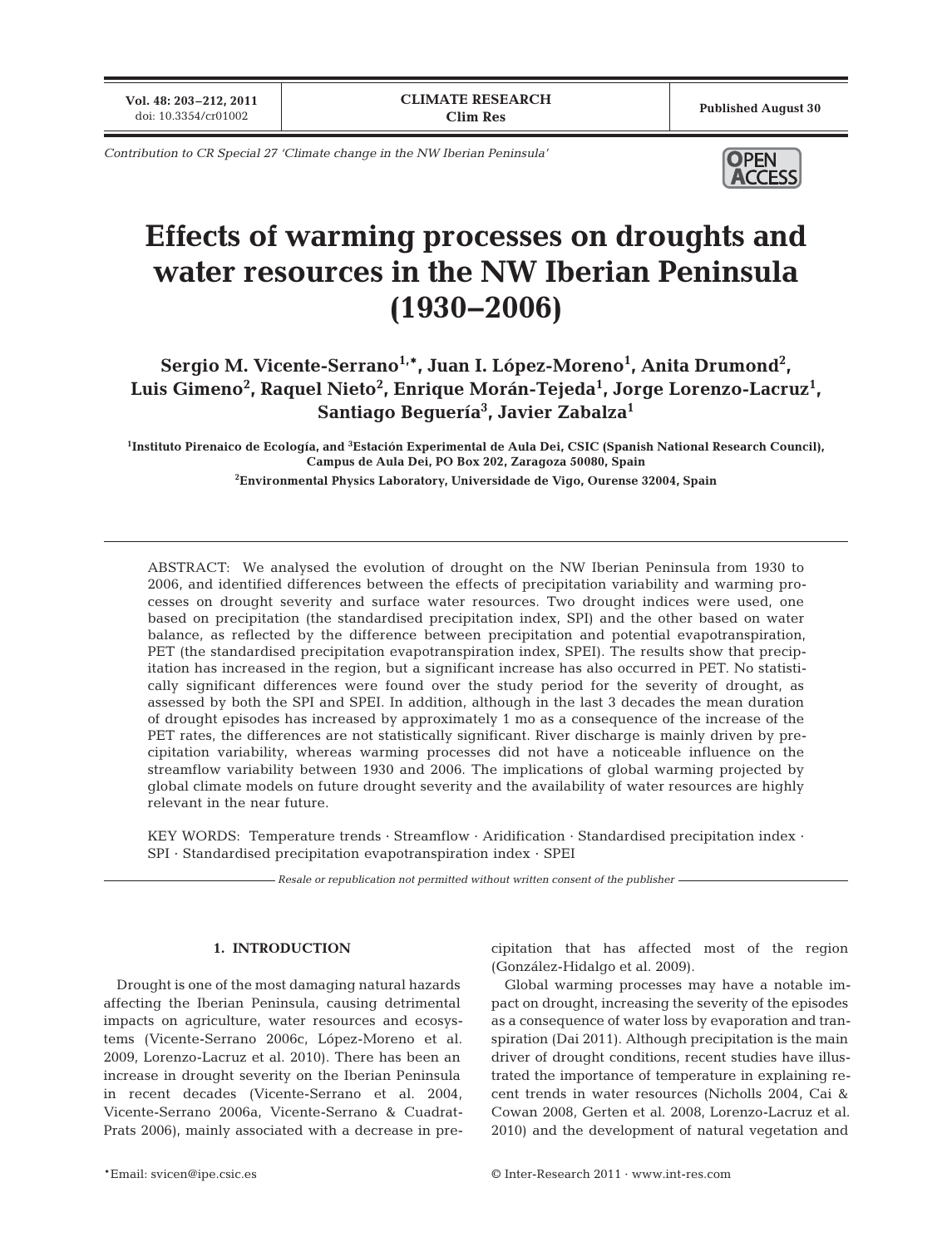crops (Jump et al. 2006, Andreu et al. 2007, Martínez-Vilalta et al. 2008, Vicente-Serrano et al. 2010a). Thus, Breshears et al. (2005) and Adams et al. (2009) coined the term 'the global warming-type drought' to describe droughts related to precipitation shortages and warmer conditions. For example, the heat wave that affected central Europe in summer 2003 showed how warming processes can dramatically increase the severity of drought (Ciais et al. 2005). On the Iberian Peninsula there has been a general temperature increase of about 1°C during the 20th century (Brunet et al. 2006), and an increase in the frequency and intensity of heat waves (Rodríguez-Puebla et al. 2009, El Kenawy et al. 2011). It is likely that this increase has contributed to the increased drought conditions in recent decades.

Warming processes may have a negative effect on the availability of surface water resources, mostly driven by higher evapotranspiration (ET) rates. Recent temperature trends are having a notable impact on the availability of water resources. In the USA, Walter et al. (2004) quantified the warming effect by means of catchment balances in areas characterised by low anthropogenic perturbation, and reported an increase of water losses by evapotranspiration from 1950 on wards. Similar results have also been presented by Yulianti & Burn (1998) for Canada and by Lespinas et al. (2009) for the south of France.

Climate change scenarios predict a 15% decrease in precipitation and a large increase in temperature for the 21st century in southern Europe (Giorgi et al. 2004, Giorgi 2006), which will drive a large increase in the frequency and magnitude of drought episodes (Blenkinsop & Fowler 2007, Weiß et al. 2007). The frequency and severity of droughts will probably increase during the 21st century on the Iberian Peninsula (Sheffield & Wood 2007), and it will cause a notable decrease in the availability of water resources (Lehner et al. 2006, Feyen & Dankers 2009). In addition, the temperature increase observed in recent decades may already have increased drought severity and the availability of water resources. The objective of the present study of the NW Iberian Peninsula was to quantify and statistically analyse drought indicators, to assess whether the observed temperature increase, which drives higher ET rates, is having a marked influence on the characteristics of droughts in the region and whether water resources are changing in response to the warming processes.

#### **2. METHODS**

To quantify the evolution of drought for the NW Iberian Peninsula we used 2 drought indices: (1) The standardised precipitation index (SPI), which is based on precipitation data (McKee et al. 1993, Guttman 1999, Hayes et al. 1999, Vicente-Serrano 2006b). This index is obtained in standardised units *(z*-scores) that are comparable among seasons. The SPI enables calculation of estimates of the duration, magnitude and intensity of drought (e.g. Vicente-Serrano et al. 2004). (2) The standardised precipitation evapotranspiration index (SPEI) (Vicente-Serrano et al. 2010b), which takes into account both precipitation and ET demand of the atmosphere. For this index a simple water balance is calculated as the difference between monthly precipitation and the potential evapotranspiration (PET). The difference series are then transformed to *z*-scores, as for the SPEI. We calculated the PET from the Hargreaves equation (Hargreaves & Samani 1985), using monthly averages of daily maximum and minimum temperature data and the potential incoming solar radiation. This method is recommended when the required parameters to apply the Penman-Monteith equation are not available (Droogers & Allen 2002). In addition, some experimental studies have showed similar PET estimations by means of the Penman-Monteith and Hargreaves methods in Spain (Martínez-Cob 2002, López-Urrea et al. 2006, Gavilán et al. 2008, Vanderlinden et al. 2008, López-Moreno et al. 2009).

The objective of using these 2 indicators was to enable comparison of drought evolution based only on assessment of precipitation with that based on the combined effects of precipitation and ET. Both indices where obtained using the same log-logistic probability distribution, which shows a very close fit to the series of differences between precipitation and ET (Vicente-Serrano et al. 2010c), and also to the monthly precipitation records. Use of the same probability distribution enabled accurate comparisons among the series of the 2 indicators, ensuring that any differences between the series were only related to the impact of temperature on drought conditions, and not to the method used for calculation. Both the SPI and SPEI can be obtained at different time scales, which is very useful for monitoring drought impacts on natural and socioeconomic systems (e.g. Ji & Peters 2003, Vicente-Serrano & López-Moreno 2005, Lorenzo-Lacruz et al. 2010). Examples for the meaning of the different drought time scales can be found in Hayes et al. (1999), Vicente-Serrano (2006b) and Vicente-Serrano et al. (2010b). In the present study we used the time scale of 12 mo for the comparison between both drought indices, since the use of more time scales would be redundant. Nevertheless, to correlate with river discharge data (see below) we also used time scales from 1 to 24 mo, since the optimal time scale may vary notably among different hydrological systems (Vicente-Serrano & López-Moreno 2005, Lorenzo-Lacruz et al. 2010).

The SPI and SPEI were calculated using the Climatic Research Unit (CRU) TS3 dataset (available at http://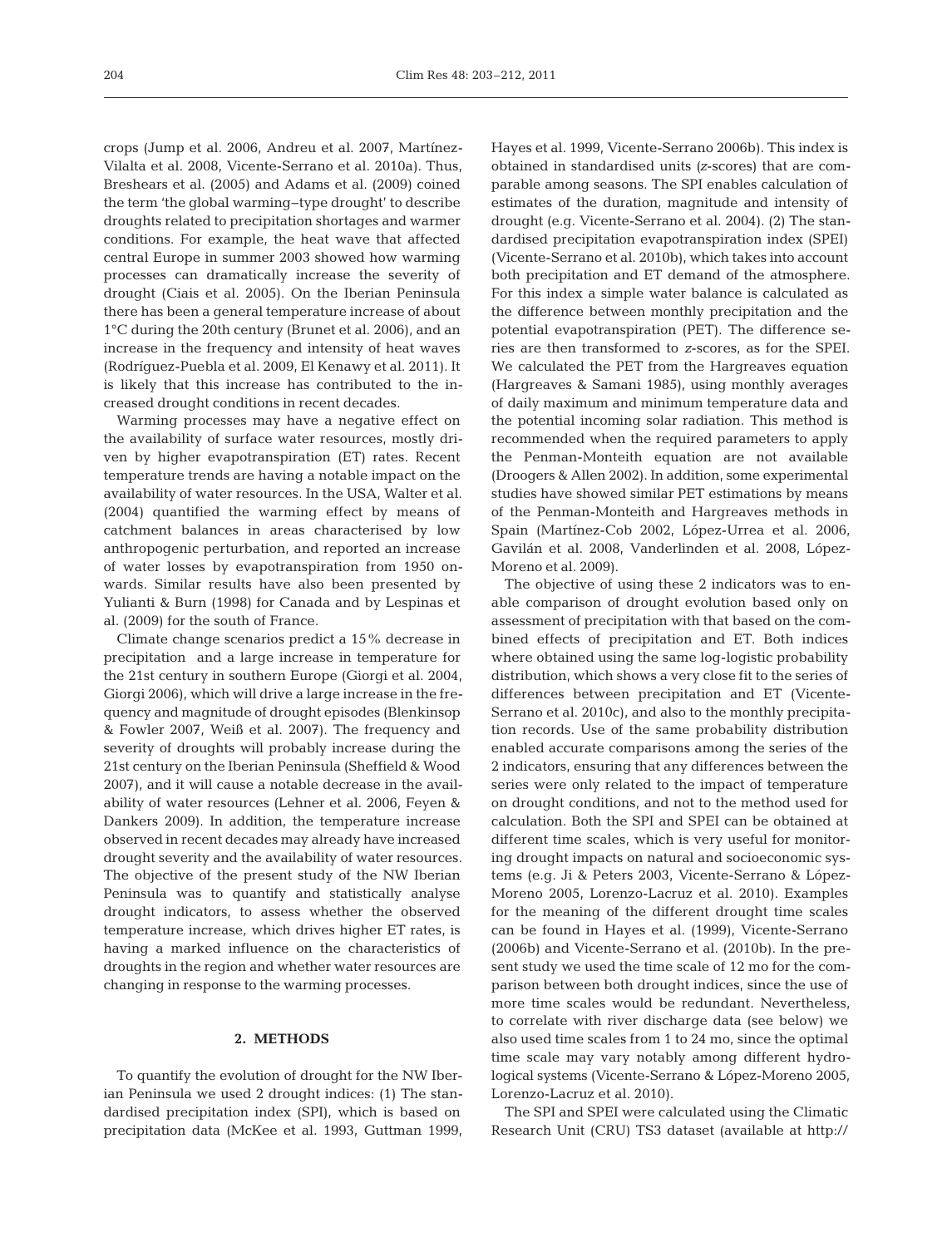badc.nerc.ac.uk/data/cru/), with a spatial resolution of 0.5°. In the CRU TS3, after the creation of high-resolution grids, the homogeneity of the precipitation time series was tested by means of a procedure that includes iterative checking, the creation of reference series by means of a selection of neighbours, the completion of station records and the correction of inhomogeneities. Details on the quality of dataset creation can be consulted in Mitchell & Jones (2005). For the period 1930–2006 the study region was covered by 23 grid boxes. The 2 drought indices were calculated using these time series and a regional series for the entire NW Iberian Peninsula, which was obtained from the average values of precipitation and PET from the 23 grid boxes.

To assess the possible impact of warming processes on surface water resources, we used monthly river discharges (in  $hm<sup>3</sup>$ ) from the gauging station of Crecente in the Miño River (see Fig. 3). This is a unique station with a long and reliable time series in the study area that records the flows generated in the region. There were also other stations available, but they were located near the mouth of the Douro River, which receives flows from a large drainage basin mostly outside the study area. Details of the hydrological data used can be found in Lorenzo-Lacruz et al. (2011). To determine the possible impact of warming on the water resources, we used 2 different approaches. On the one hand, we first transformed monthly river discharges to standardised streamflows, by means of the calculation of an optimal standardised streamflow index (SSI) (Vicente-Serrano et al. 2011). A correlation analysis was applied using the SSI and the average SPI and SPEI for the entire drainage basin for the Crecente station, in order to study to what extent the streamflow variability is related to the SPI or SPEI. The analysis was conducted using different SPI/SPEI time scales, since, *a priori* we do not know which would be the most suitable in the case of the Miño River. This analysis isolates the effect of warming processes, since the difference in the explained variance by SPI or SPEI will be due to the evolution of PET.

On the other hand, and following the approach applied by Walter et al. (2004), we obtained the relationship between annual precipitation, for the entire drainage catchment, and annual discharge. This was assessed by means of a linear regression model in which precipitation was the independent variable and streamflow the dependent variable. The residuals from the model (observed streamflow− predicted streamflow) were related to PET evolution. Following this approach, Lespinas et al. (2009) found a significant im pact of warming processes on surface water resources in the south of France.

## **3. RESULTS**

Fig. 1 shows the evolution of the 12 mo SPI and SPEI for the NW Iberian region, and also shows the evolution of the difference between the 2 indices (SPI–SPEI). The evolution of each series was very similar, and both detected the main drought episodes in the decades of 1940, 1950, 1990 and 2000, suggesting a high degree of similarity between the 2 series. The coefficient of correlation among them is 0.99. However, calculation of SPI–SPEI identified a temporal pattern with positive differences at the beginning of the study period and negative differences at the end. Thus, there was a difference between the SPI and the SPEI of about +0.2 standard deviations for the decades of 1990 and 2000, i.e. the SPEI shows an increase in the severity of drought compared with the SPI, because of the increased PET. The figure also shows the SSI for the Crecente station from 1945 to 2005. The series shows a higher temporal frequency than that observed for the 12 mo SPI and SPEI, but the main drought periods are also observed, mainly in the decades of 1940 and 1950. However, some high-intensity drought episodes were also recorded in the decades of 1980, 1990 and 2000.

Fig. 2 shows the evolution of annual precipitation and annual PET in the NW Iberian region from 1930 to 2006. These 2 variables showed a significant positive trend (Rho-Spearman test,  $p < 0.05$ ). Thus, precipitation increased by 20.7 mm decade<sup>-1</sup>, whereas PET increased by 4.2 mm decade−1. When the same analysis was applied to the annual values of both drought indices (December values, which summarise the annual drought conditions), the SPEI showed an increase of 0.07 standard deviations decade−1, which was less than that found for the SPI (0.09 standard deviations decade−1). Nevertheless, neither annual drought indicator showed a significant trend ( $p = 0.052$  and  $p = 0.10$ , for the SPI and SPEI, respectively).

Fig. 3 shows the spatial distribution of the trends in the annual difference between the SPEI and SPI, and the annual temperature and annual precipitation. Trends were analysed by means of Rho-Spearman's rank correlation test, because it is less affected than other tests by the presence of outliers and nonnormality of the series (Lanzante 1996). The trend is ob tained by means of the non-parametric correlation between the series of years and the annual series of the 3 variables (SPI−SPEI difference, precipitation and temperature). Statistically significant trends were de fined as  $p < 0.05$ . The trend in the difference between the SPEI and SPI was negative and significant in all  $0.5^{\circ} \times 0.5^{\circ}$  pixels of the study area (p < 0.05). The strongest trends were found in the eastern inland areas, which was consistent with the regions in which the positive trend of the PET was stronger. In contrast,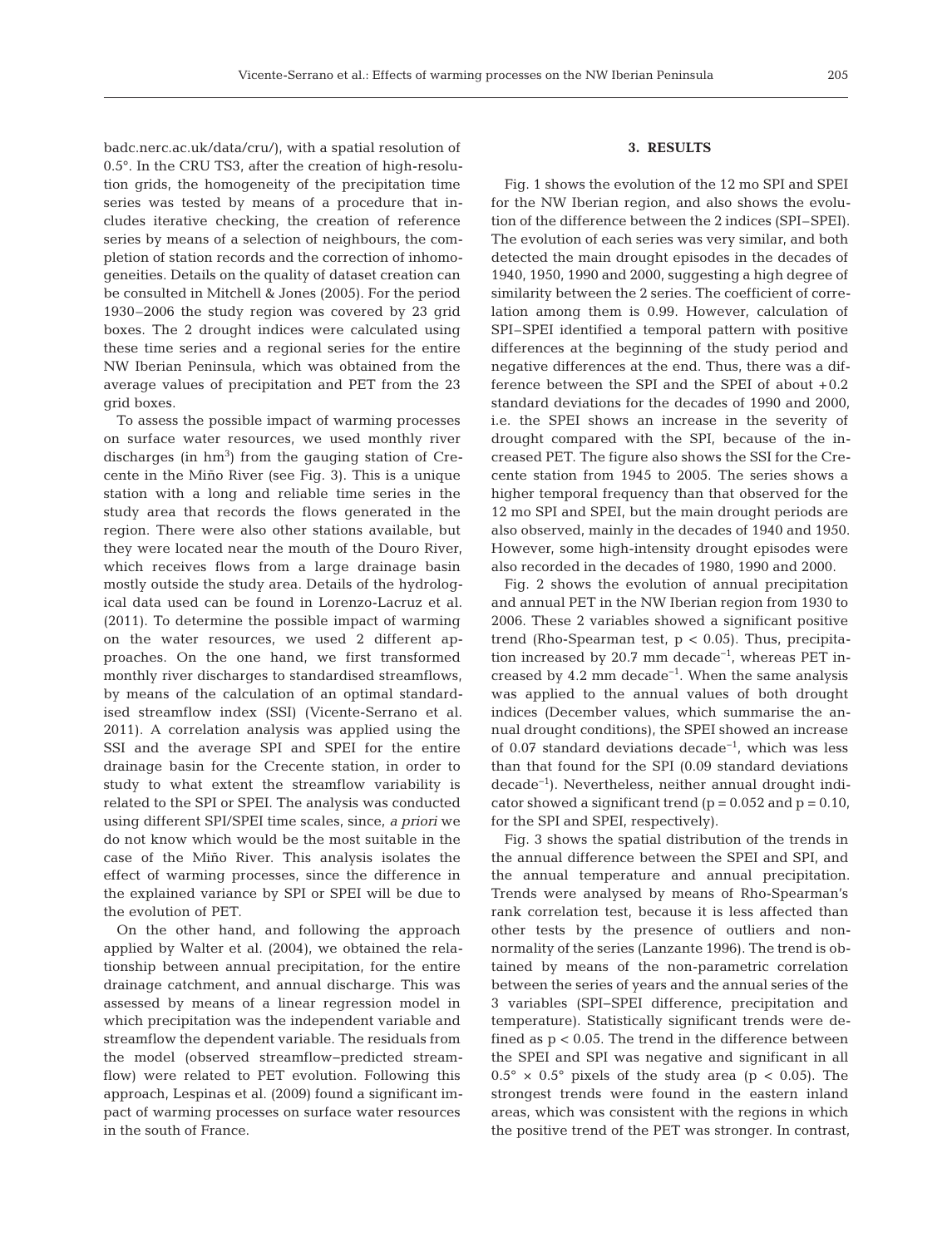

Fig. 1. Standardised precipitation index (SPI) and standardised precipitation evapotranspiration index (SPEI) from the regional series for NW Iberia. The difference between the 2 indices (SPEI and SPI) and the standardised streamflow index (SSI) for the Crecente station (Miño River) are also shown



Fig. 2. Evolution of annual potential evapotranspiration (PET) and precipitation for NW Iberia

the spatial pattern of precipitation did not appear to explain the trend toward dryer conditions, given that the calculation of both indicators takes this variable into account.

Based on run theory (Yevjevich 1967), we determined the individual drought episodes from the SPEI and SPI series using a threshold of 0, which represents 50% of the probability distribution of the standardised variable, considering that all the negative values relate to dry conditions. We then determined the duration and magnitude of each drought event (Dracup et al. 1980): the duration is the number of consecutive months with values  $< 0$ and the sum of the index values is the drought magnitude. We focused on the 1980– 2006 period, during which the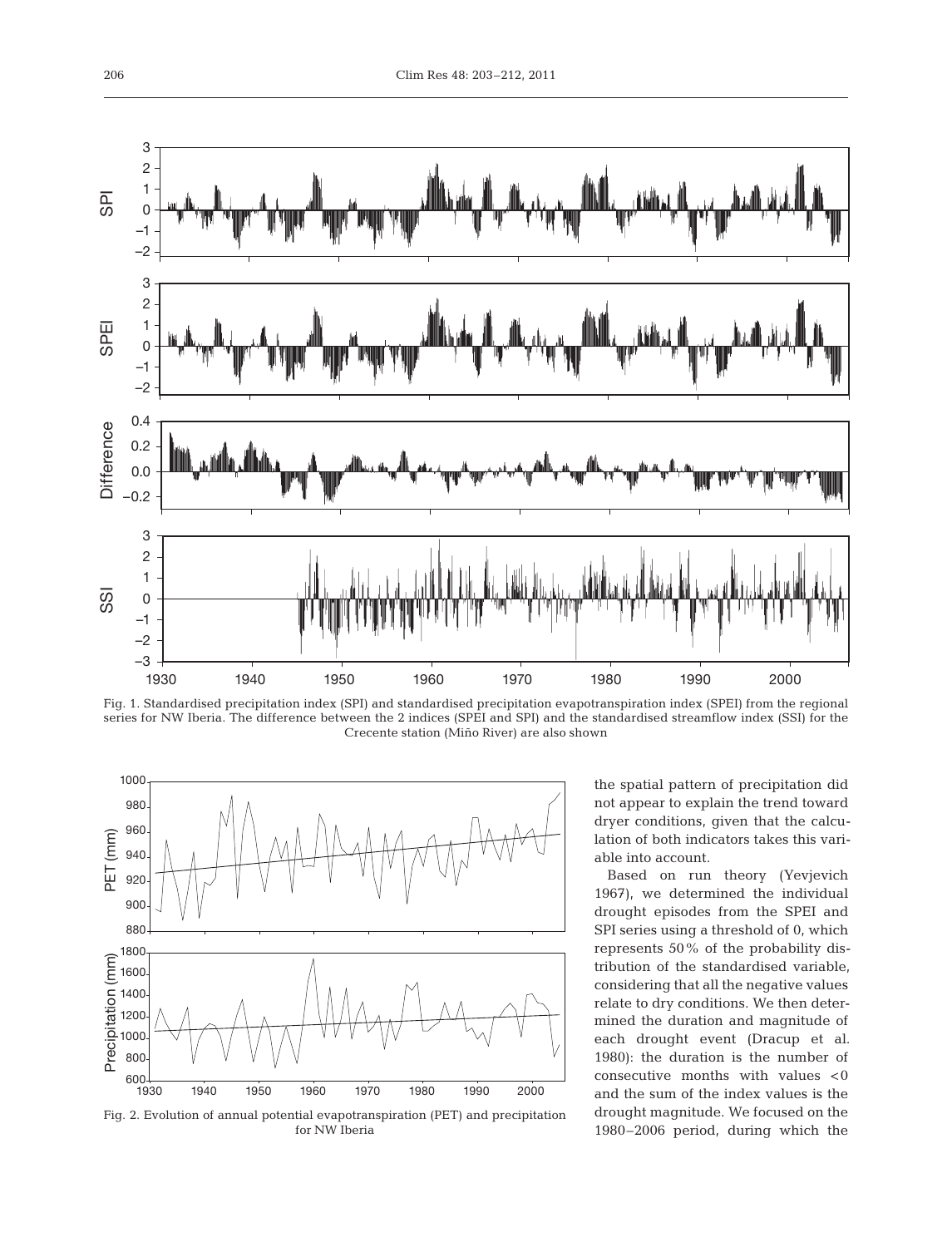



differences between the SPI and SPEI were most evident, and we compared the pattern with the initial 25 yr (1930−1955). For the 1980− 2006 period, the SPI and SPEI series show a similar number of drought episodes (18 and 17, respectively). The average duration for the SPI-based drought episodes was 7.05 mo, but for the SPEI it was 7.94 mo. The average magnitudes were 5.03 and 6.0 for the SPI and SPEI series, respectively. These numbers are much lower than the averages for the 1930−1955 period (12.3 and 13.6 mo duration, and 9.3 and 10.6 magnitude, for the SPI and SPEI, respectively). Fig. 4 shows the duration and magnitude of the drought events recorded between 1930 and 1955 and between 1980 and 2006 from the 2 series. Drought severity decreased, in terms of both duration and magnitude, between the first and second time



Fig. 3. Spatial distribution of annual trends: difference between standardised precipitation index (SPI) and standardised precipitation evapotranspiration index (SPEI), potential evapotranspiration (PET) and precipitation.  $+$  p < 0.05. Units are Rho-Spearman correlation coefficients. Limits of the grid boxes are: 41.25−43.25° N and 8.75−6.75° W. The gauging station of Crecente ( $\bullet$ ) and the Miño drainage basin (red perimeter) are also shown

period. For the 1980−2006 period, drought severity was higher for the SPEI, but the difference between the 2 indices was low, and ANOVA indicated no statistically significant differences between the average drought duration and magnitude determined from the SPI versus the SPEI series during that period. This indicates that trends in PET in the region have affected drought severity in the last 8 decades, but the changes in drought duration and magnitude have not been statistically significant.

The previous results are in agreement with the observed pattern from the analysis of surface water resources. Fig. 5A shows the correlation coefficients obtained between the SSI at Crecente and the 1 to 24 mo SPI and SPEI for the drainage basin. The highest correlations are found at the time scales of 3 to 8 mo for both the SPEI and the SPI. Correlations are slightly higher for the SPEI, which suggests that PET explains some of the variability in the SSI. However, the difference is so small  $\left($ <0.02 of the coefficient of correlation) that most of the SSI variability appears to be driven by precipitation. This can be confirmed by an annual statistical precipitation/ discharge model. Fig. 5B shows the annual river discharge at the station of Crecente and the average annual precipitation for its drainage basin. There is a high similarity in the evolution of both series. The linear regression model based on precipita-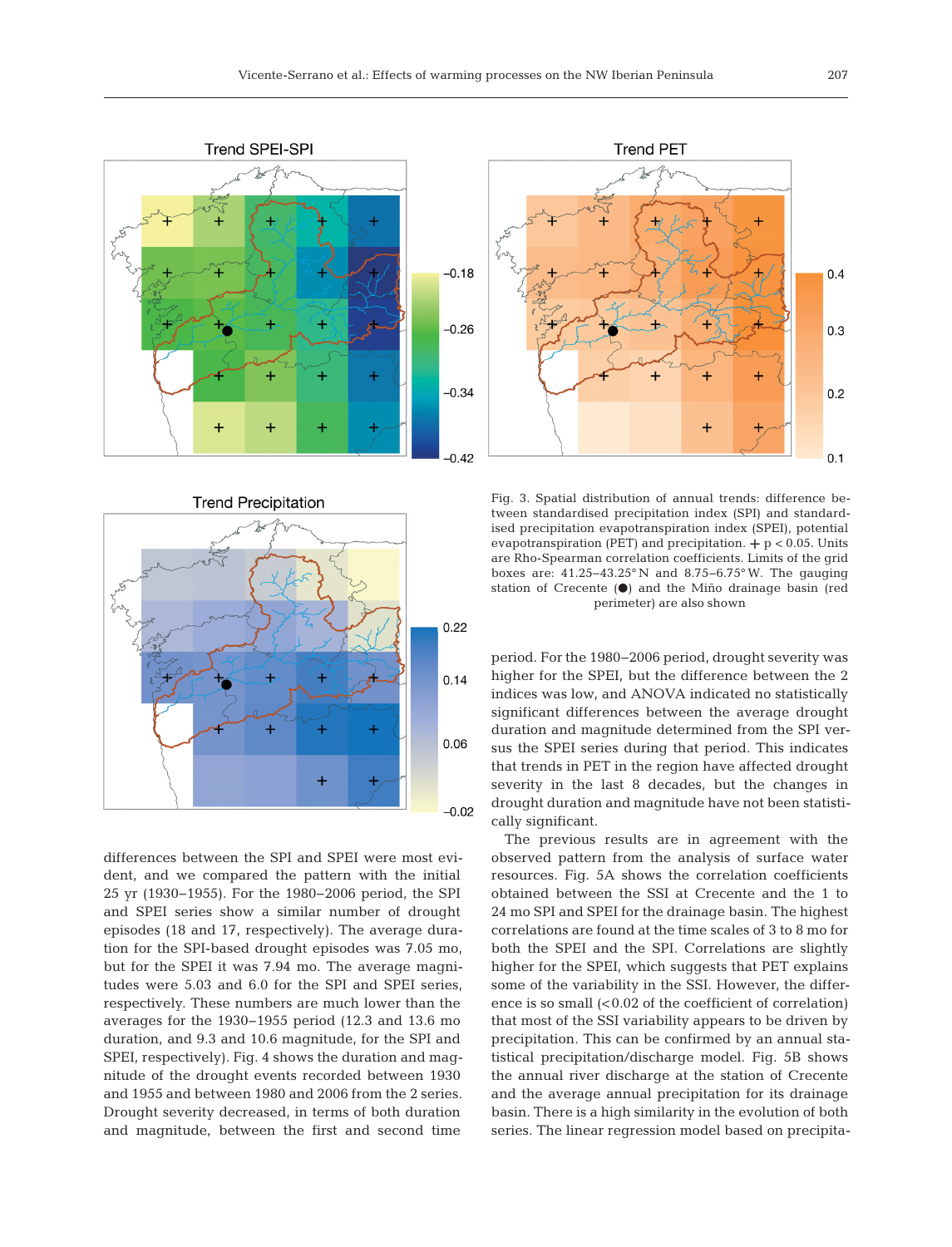

Fig. 4. Duration and magnitude of drought for the standardised precipitation index (SPI) and standardised precipitation evapotranspiration index (SPEI) series in the periods 1930−1956 and 1980–2006

tion explains 61.6% of the annual discharge variability. We tried to include the PET in the model by means of a stepwise multiple regression method, but the inclusion of this variable did not reach the required significance threshold. Fig. 5C confirms that ET processes do not significantly affect the availability of surface water resources in NW Iberia. The figure shows evolution of

the residuals from the annual precipitation/discharge model and evolution of the PET for the Crecente drainage basin. The correlation between both series is low  $(R = 0.16)$  and non-significant, showing the availability of surface water resources has not been highly affected by the PET increase observed during the last decades.



Fig. 5. (A) Correlation between the standardised streamflow index at Crecente and the 1 to 24 mo standardised precipitation index (SPI) and standardised precipitation evapotranspiration index (SPEI) for its drainage basin. (B) Evolution of the annual discharge at the station of Crecente (red line) and the average annual precipitation for its drainage basin (blue line). Dotted line shows the discharge statistical model based on precipitation data. (C) Evolution of the residuals from the annual precipitation/ discharge model (red line) and the evolution of the potential evapotranspiration (PET) for the Crecente drainage basin (blue line)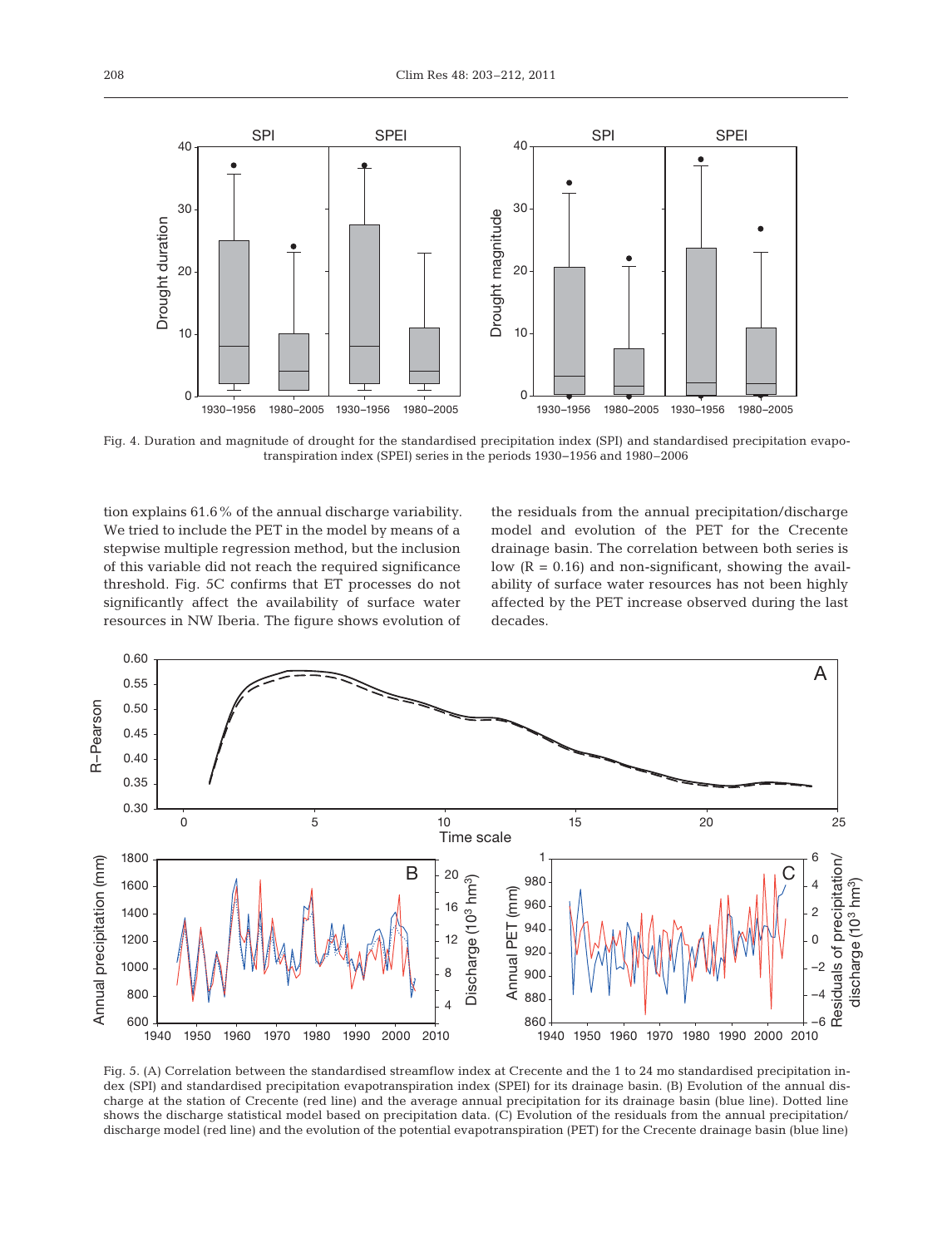## **4. DISCUSSION AND CONCLUSIONS**

The present study investigated drought on the NW Iberian Peninsula using the SPI and SPEI. The series of both indices showed similar evolution and identified the main drought episodes that affected this region between 1930 and 2006 (mainly in the decades of 1940, 1950, 1990 and 2000). The results also indicated that droughts did not increase between 1930 and 2006, in agreement Moreira et al. (2006, 2008). This contrasts with the general trends found in other Iberian regions, in which the duration and magnitude of drought have increased (Vicente-Serrano 2006a). On a regional scale, there is evidence of a significant increase in the severity of drought in the Ebro basin (Vicente-Serrano & Cuadrat-Prats 2006, Vicente- Serrano & López-Moreno 2006), some areas of the Valencia region (Vicente-Serrano et al. 2004) and the Tagus basin (Lorenzo-Lacruz et al. 2010), with implications on the availability of water re sources (Hisdal et al. 2001, Lorenzo-Lacruz et al. 2010) and the management of drought episodes (López - Moreno et al. 2009b). Sousa et al. (2010), using the Palmer Drought Severity Index, have also shown that NW Iberia is an exception to the predominant trend in the 20th century towards drier conditions, which has been recorded for most of the western Mediterranean.

In the NW Iberian region, calculation of the difference between the 2 indices used (SPEI–SPI) indicated more negative values in recent decades. Given that this may be related to the evolution of PET processes, our data suggest that global warming is influencing the evolution of drought in the region. Thus, the significant negative trend in the difference between the 2 indices suggests that the SPEI is detecting drier conditions. As the calculation procedure was the same for both indices, this demonstrates that the observed trends in PET (which are related to warming processes) have contributed to the intensification of drought conditions in recent decades. Various studies have demonstrated the importance of PET in explaining soil moisture variability. For example, Syed et al. (2008) showed that ET is the most significant variable explaining water storage variability at mid-latitudes. Similarly, Hu & Willson (2000) demonstrated that ET plays a major role in drought variability quantified using drought indices, and that this is comparable to the effect of precipitation. Soil water losses due to ET also affect runoff, which affects river discharges and groundwater stores. Moreover, PET can cause large losses from water bodies including reservoirs (Wafa & Labib 1973, Snoussi et al. 2002).

The difference between the 2 indicators suggests that the SPEI has recorded the occurrence of dryer conditions in recent decades, but the severity of the drought episodes has not increased significantly as a consequence of global warming processes.

In the NW Iberian region, it is likely that the high level of precipitation that characterises the region is reducing the influence of ET on drought severity. Moreover, the large increase in annual precipitation that has occurred since the decade of 1930 (20.7 mm decade−1) substantially ex ceeds the observed increase of PET (4.2 mm decade−1), suggesting that the effect of precipitation on drought conditions has been greater than that of PET. This has been confirmed through the analysis of river discharge records for the Miño basin, which show that the interannual variability in surface water resources is mainly driven by precipitation variability, and, although better correlations have been found between SSI and SPEI in relation to the SPI series, the difference is too small to represent a real impact of the warming processes.

Current climate models indicate that a large increase in temperature will occur in southern Europe in the future. Based on the IPCC emissions scenario A1B, 9 general circulation models predict a temperature increase of 2 to 3°C for the period 2040–2070, relative to 1960–1990 (García-Ruiz et al. 2011). Such a change could exacerbate drought conditions much more than a simple decrease in precipitation. Dubrovsky et al. (2008) and Vicente-Serrano et al. (2010b) demonstrated that a temperature increase of 2 to 4°C in the 21st century could increase drought severity more than that expected on the basis of the projected decrease in precipitation in southern Europe. Recent models predict a notable decrease in water resources across southern Europe and the Iberian Peninsula. Mariotti et al. (2008) have predicted a decrease of 20% by the end of the 21st century under the A1B scenario, and Lehner et al. (2006) suggested that, in southern Europe, the drought events that occur approximately every 100 yr may change to a future frequency of 10 to 70 yr around 2070, warming being one of the key processes in such a change (Mimikou et al. 1991). Furthermore, the influence of warming processes on water resources has already been demonstrated in some precipitation-limited environments. Cai & Cowan (2008) showed a direct relationship between the increase of temperature and the decrease of river flow (about 15% for 1°C of warming) in southern Australia, and, recently, Liang et al. (2010) showed that discharge is better correlated with the temperature trend than with precipitation, indicating an intensification of ET processes.

It is difficult to assess how the multiplicity of mechanisms involved will affect future drought conditions. For example, factors such as surface net solar radiation, humidity and wind speed could also change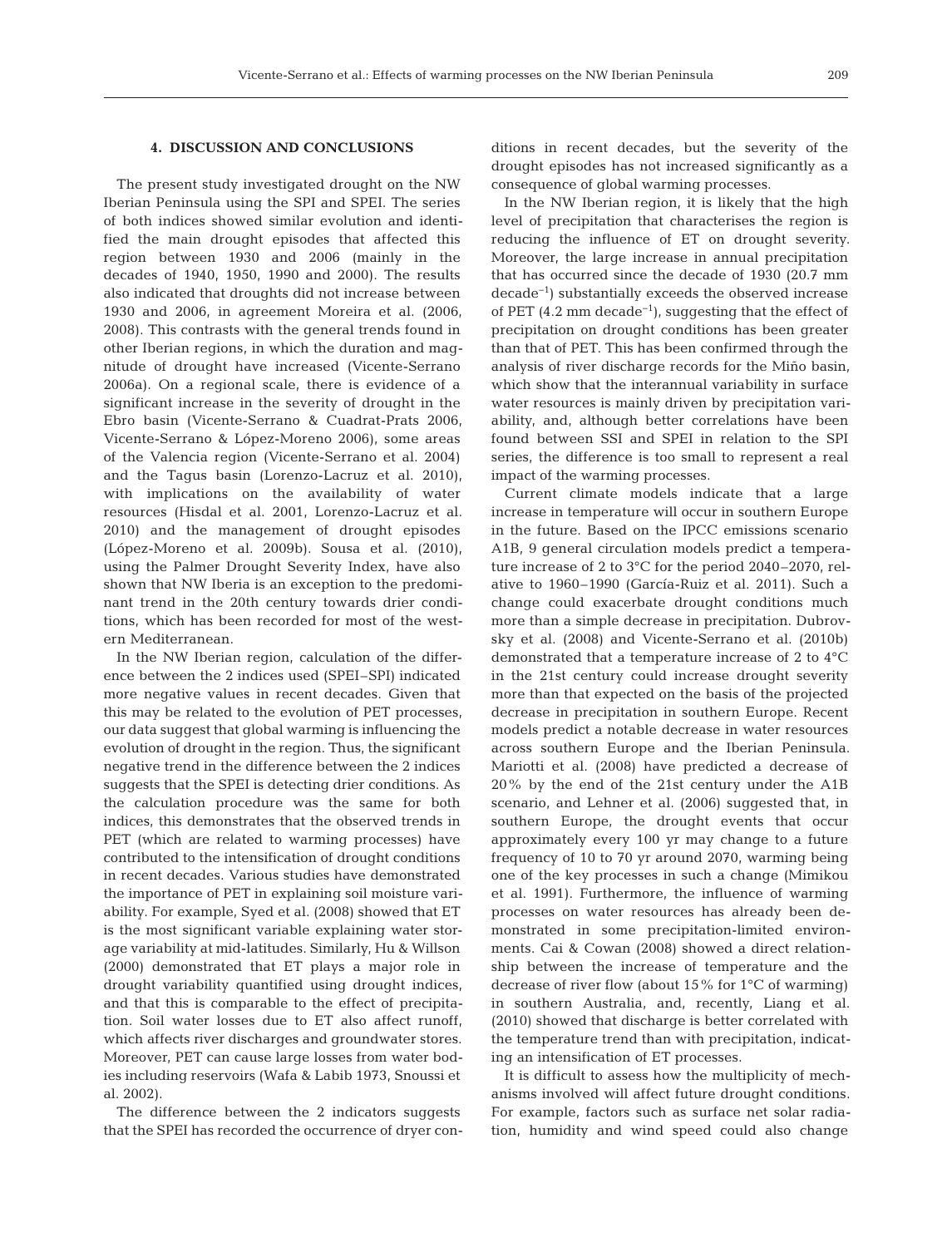notably and, thus, alter the future response of ET changes in precipitation intensity could affect the runoff to precipitation ratio, which could, in turn, alter soil−water balances and hydrological regimes even if precipitation were to remain constant. In addition, part of the projected increase in temperature over the Mediterranean region could be caused by increased drought, which shifts the soil and vegetation temperature, the evaporation and transpiration processes and ultimately the radiation balance from latent heat to sensible heat (Wilson & Baldocchi 2000). These complex feedbacks show the acute need of further drought research in the context of global warming processes in the Mediterranean region.

*Acknowledgements.* This study has been supported by the research projects CGL2008-01189/BTE and CGL2006-11619/ HID, financed by the Spanish Commission of Science and Technology; FEDER, EUROGEOSS (FP7-ENV-2008-1- 226487) and ACQWA (FP7-ENV-2007-1-212250), financed by the VII Framework Programme of the European Commission; 'Las sequías climáticas en la cuenca del Ebro y su respuesta hidrológica' and 'La nieve en el Pirineo aragonés: Distribución espacial y su respuesta a las condiciones climáticas', financed by 'Obra Social La Caixa' and the Aragón Government; and the project INCITE09 383 278 PR, financed by Xunta de Galicia.

#### LITERATURE CITED

- ► Adams HD, Guardiola-Claramonte M, Barron-Gafford GA, Villegas JC and others (2009) Temperature sensitivity of drought-induced tree mortality portends increased regional die-off under global-change-type drought. Proc Natl Acad Sci USA 106:7063-7066
	- Andreu L, Gutiérrez E, Macia M, Ribas M, Bosch O, Camarero JJ (2007) Climate increases regional tree-growth variability in Iberian pine forests. Glob Change Biol 13: 804−815
- ▶ Blenkinsop S, Fowler HJ (2007) Changes in European drought characteristics projected by the PRUDENCE regional climate models. Int J Climatol 27: 1595−1610
- ► Breshears DD, Cobb NS, Rich PM, Price KP and others (2005) Regional vegetation die-off in response to globalchange-type drought. Proc Natl Acad Sci USA 102: 15144−15148
- ▶ Brunet M, Saladié O, Jones P, Sigró J and others (2006) The development of a new dataset of Spanish Daily Adjusted Temperature Series (SDATS) (1850−2003). Int J Climatol 26: 1777−1802
- ► Cai W, Cowan T (2008) Evidence of impacts from rising temperature on inflows to the Murray-Darling basin. Geophys Res Lett 35: L07701. doi: 10.1029/2008GL033390
- ► Ciais P, Reichstein M, Viovy N, Granier A and others (2005) Europe-wide reduction in primary productivity caused by the heat and drought in 2003. Nature 437:529-533
- ► Dai A (2011) Drought under global warming: a review. Clim Change 2:45-65
- ▶ Dracup JA, Lee K, Paulson EG (1980) On the definition of

droughts. Water Resour Res 16: 297−302

- processes to temperature (Dai 2011). Furthermore,  $\triangleright$  Droogers P, Allen RG (2002) Estimating reference evapotranspiration under inaccurate data conditions. Irrig Drain Syst 16: 33−45
	- ► Dubrovsky M, Svoboda MD, Trnka M, Hayes MJ, Wilhite DA, Zalud Z, Hlavinka P (2008) Application of relative drought indices in assessing climate-change impacts on drought conditions in Czechia. Theor Appl Climatol 96: 155−171
		- El Kenawy A, López-Moreno JI, Vicente-Serrano SM (2011) Recent changes in daily temperature extremes in northeastern Spain (1960−2006). Nat Hazards Earth Syst Sci doi: 10. 5194/ nhess-11-1-2011
	- ► Feyen L, Dankers R (2009) Impact of global warming on streamflow drought in Europe. J Geophys Res 114: D17116. doi: 10.1029/2008JD011438
		- García-Ruiz JM, López-Moreno JI, Vicente-Serrano SM, Lasanta T, Beguería S (2011) Mediterranean water resources in a global change scenario. Earth Sci Rev 105: 121–139
	- ► Gavilán P, Estévez J, Berengena J (2008) Comparison of standardized reference evapotranspiration equations in southern Spain. J Irrig Drain Eng 134: 1−12
	- ► Gerten D, Rost S, von Bloh W, Lucht W (2008) Causes of change in 20th century global river discharge. Geophys Res Lett 35: L20405
	- ► Giorgi F (2006) Climate change hot-spots. Geophys Res Lett 33: L08707. doi: 10.1029/2006GL025734
	- Giorgi F, Bi X, Pal J (2004) Mean, interannual variability and ➤ trends in a regional climate change experiment over Europe. II. Climate change scenarios (2071−2100). Clim Dyn 23: 839−858
	- ► González-Hidalgo JC, Lopez-Bustins JA, Stepánek P, Martin-Vide J, de Luis M (2009) Monthly precipitation trends on the Mediterranean fringe of the Iberian Peninsula during the second-half of the twentieth century (1951−2000). Int J Climatol 29: 1415−1429
	- ► Guttman NB (1999) Accepting the standardized precipitation index: a calculation algorithm. J Am Water Resour Assoc 35: 311−322
		- Hargreaves GL, Samani ZA (1985) Reference crop evapotranspiration from temperature. Appl Eng Agric 1:96-99
	- ► Hayes M, Wilhite DA, Svoboda M, Vanyarkho O (1999) Monitoring the 1996 drought using the standardized precipitation index. Bull Am Meteorol Soc 80: 429−438
	- ► Hisdal H, Stahl K, Tallaksen LM, Demuth S (2001) Have droughts in Europe become more severe or frequent? Int J Climatol 21: 317−333
	- ► Hu Q, Willson GD (2000) Effect of temperature anomalies on the Palmer drought severity index in the central United States. Int J Climatol 20: 1899−1911
	- L, Peters AJ (2003) Assessing vegetation response to drought in the northern Great Plains using vegetation and drought indices. Remote Sens Environ 87:85-98 ➤
	- Jump AS, Hunt JM, Peñuelas J (2006) Rapid climate change− ➤ related growth decline at the southern range edge of *Fagus sylvatica*. Glob Change Biol 12: 2163−2174
	- ► Lanzante JR (1996) Resistant, robust and non-parametric techniques for the analysis of climate data: theory and examples, including applications to historical radiosonde station data. Int J Climatol 16: 1197−1226
	- Lehner B, Doll P, Alcamo J, Henrichs T, Kaspar F (2006) Esti-➤ mating the impact of global change on flood and drought risks in Europe: a continental integrated analysis. Clim Change 75: 273−299
	- ► Lespinas F, Ludwig W, Heussner S (2009) Impact of recent climate change on the hydrology of coastal Mediterranean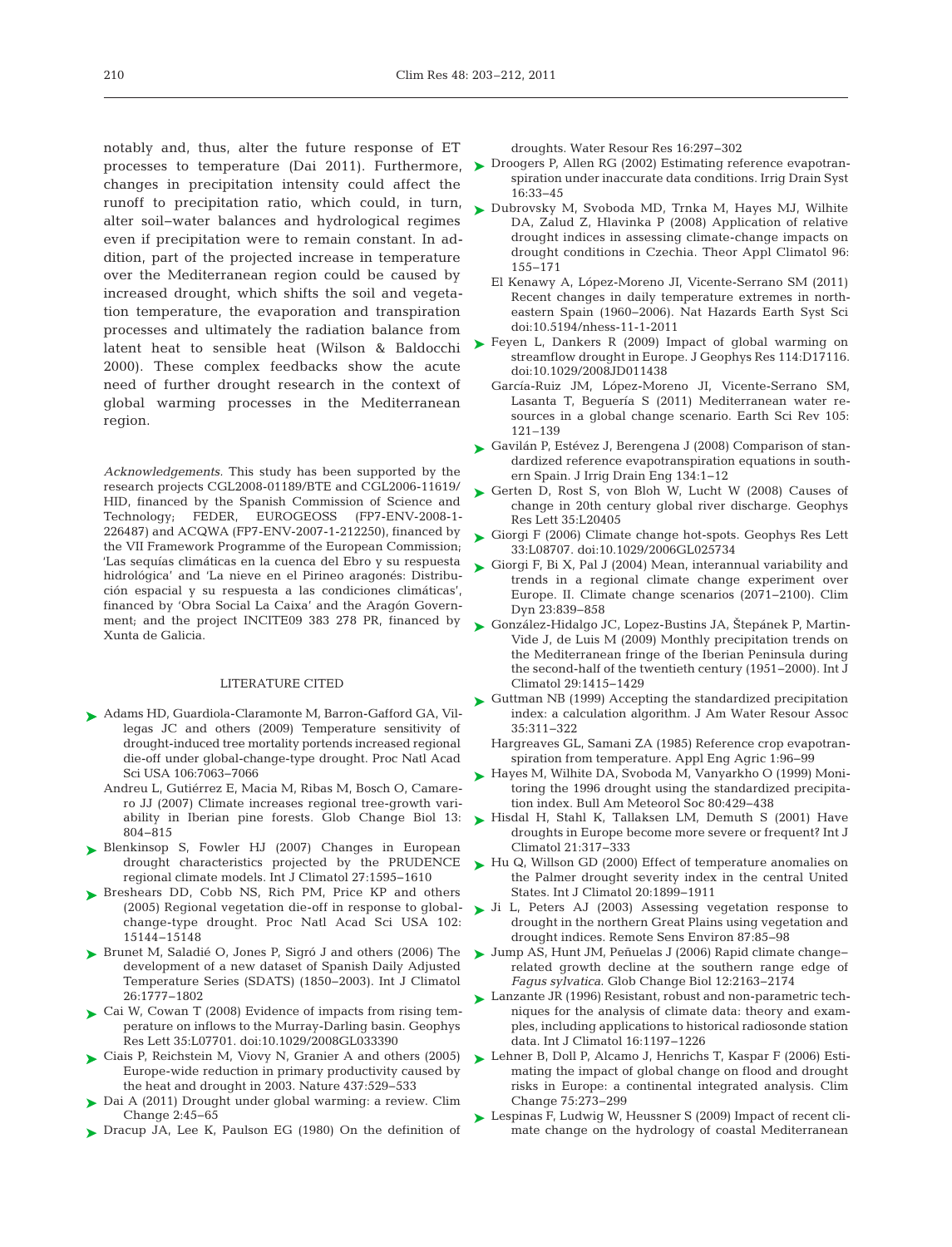rivers in southern France. Clim Change 99:425-456

- ► Liang S, Ge S, Wan L, Zhang J (2010) Can climate change cause the Yellow River to dry up? Water Resour Res 46: W02505. doi: 10.1029/2009WR007971
- ► López-Moreno JI, Hess TM, White SM (2009) Estimation of reference evapotranspiration in a mountainous Mediterranean site using the Penman-Monteith equation with limited meteorological data. Pirineos 164:7-31
- ► López-Moreno JI, Vicente-Serrano SM, Beguería S, García- ► Sousa P, Trigo RM, Aizpurua P, Nieto R, Gimeno L, Garcia-Ruiz JM, Portela MM, Almeida AB (2009b) Downstream propagation of hydrological droughts in highly regulated transboundary rivers: the case of the Tagus River between 1029/2008WR007198
	- López-Urrea R, Martín de Santa Olalla F, Fabeiro C, Moratalla A (2006) Testing evapotranspiration equations using lysimeter observations in a semiarid climate. Agric Water Manag 85:15−26
- ► Lorenzo-Lacruz J, Vicente-Serrano SM, López-Moreno JI, Beguería S, García-Ruiz JM, Cuadrat JM (2010) The impact of droughts and water management on various hydrological systems in the headwaters of the Tagus River (central Spain). J Hydrol (Amst) 386: 13−26
	- Lorenzo-Lacruz J, Vicente-Serrano SM, López-Moreno JI, González-Hidalgo JC, Morán-Tejeda E (2011) The Hydrol Earth Syst Sci Disc. doi:10.5194/hessd-8-4459- 2011
- ► Mariotti A, Zeng N, Yoon J, Artale V, Navarra A, Alpert P, Li L (2008) Mediterranean water cycle changes: transition to drier 21st century conditions in observations and CMIP3 simulations. Environ Res Lett 3: 044001. doi: 10.1088/1748- 9326/3/4/044001
	- Martínez-Cob A (2002) Infraestimación de la evapotranspiración potencial con el método de Thornthwaite en climas semiáridos. In:Cuadrat JM, Vicente y SM, Saz MA (eds) La información climática como herramienta de gestión ambiental. Universidad de Zaragoza, Zaragoza, p 117−122
- ► Martínez-Vilalta J, López BC, Adell N, Badiella L, Ninyerola M (2008) Twentieth century increase of Scots pine radial growth in NE Spain shows strong climate interactions. Glob Change Biol 14: 2868−2881
	- McKee TBN, Doesken J, Kleist J (1993) The relationship of drought frequency and duration to time scales. In: Proc 8th Anaheim, CA, p 179−184
- ▶ Mimikou MA, Hadjisavva PS, Kouvopulos YS, Afrateos H (1991) Regional climate change impacts. II. Impacts on water management works. Hydrol Sci J 36:259-270
- ▶ Mitchell TD, Jones PD (2005) An improved method of constructing a database of monthly climate observations and associated high-resolution grids. Int J Climatol 25: 693−712
- ► Moreira EE, Paulo AA, Pereira LS, Mexia JT (2006) Analysis of SPI drought class transitions using loglinear models. J Hydrol (Amst) 331: 349−359
	- Moreira E, Mexia JT, Pereira LS (2008) Assessing cycles of severe/extreme drought events using spectral analysis of precipitation time series. In: Andreassen HM (ed) New topics in water resources research and management. Nova Science Publishers, New York, p 349−361
- ▶ Nicholls N (2004) The changing nature of Australian droughts. Clim Change 63: 323−326
- ▶ Rodríguez-Puebla C, Encinas AH, García-Casado LA, Nieto S (2009) Trends in warm days and cold nights over the Iberian Peninsula: relationships to large-scale variables. Clim Change 100:667-684
- ► Sheffield J, Wood EF (2007) Projected changes in drought occurrence under future global warming from multimodel, multi-scenario, IPCC AR4 simulations. Clim Dyn 31: 79−105
- ► Snoussi M, Haïda S, Imassi S (2002) Effects of the construction of dams on the water and sediment fluxes of the Moulouya and the Sebou rivers, Morocco. Reg Environ Change 3: 5−12
- Herrera R (2010) Trends and extremes of drought indices throughout the 20th century in the Mediterranean. Nat Hazards Earth Syst Sci 11:33–51
- Spain and Portugal. Water Resour Res 45:W02405. doi:10.  $\blacktriangleright$  Syed TH, Famiglietti JS, Rodell M, Chen J, Wilson CR (2008) Analysis of terrestrial water storage changes from GRACE and GLDAS. Water Resour Res 44: W02433. doi: 10.1029/ 2006WR005779
	- ► Vanderlinden K, Giráldez JV, van Meirvenne M (2008) Spatial estimation of reference evapotranspiration in Andalusia, Spain. J Hydrometeorol 9: 242−255
	- ► Vicente-Serrano SM (2006a) Spatial and temporal analysis of droughts in the Iberian Peninsula (1910−2000). Hydrol Sci J 51:83-97
	- ► Vicente-Serrano SM (2006b) Differences in spatial patterns of drought on different time scales: an analysis of the Iberian Peninsula. Water Resour Manag 20:37-60
- response of Iberian rivers to the North Atlantic Oscillation.  $\blacktriangleright$  Vicente-Serrano SM (2006c) Evaluating the impact of drought using remote sensing in a Mediterranean, semi-arid region. Nat Hazards 40:173-208
	- ► Vicente-Serrano SM, Cuadrat-Prats JM (2006) Trends in drought intensity and variability in the middle Ebro valley (NE Spain) during the second half of the twentieth century. Theor Appl Climatol 88:247-258
		- Vicente-Serrano SM, López-Moreno JI, Beguería S, Lorenzo-Lacruz J, Azorin-Molina C, Morán-Tejeda E (2011) Accurate computation of a streamflow index. J Hydrolog Eng. doi: 10. 1061/(ASCE)HE.1943-5584.0000433
	- Vicente-Serrano SM, López-Moreno JI (2005) Hydrological ➤ response to different time scales of climatological drought: an evaluation of the standardized precipitation index in a mountainous Mediterranean basin. Hydrol Earth Syst Sci 9: 523−533
	- ► Vicente-Serrano SM, López-Moreno JI (2006) The influence of atmospheric circulation at different spatial scales on winter drought variability through a semiarid climatic gradient in north east Spain. Int J Climatol 26: 1427−1456
- Conf Appl Climatol. American Meteorological Society, Vicente-Serrano SM, González-Hidalgo JC, de Luis M, ➤ Raventós J (2004) Spatial and temporal patterns of droughts in the Mediterranean area: the Valencia region (eastern Spain). Clim Res 26:5-15
	- Vicente-Serrano SM, Lasanta T, Gracia C (2010a) Aridification determines changes in leaf activity in *Pinus halepensis* forests under semiarid Mediterranean climate conditions. Agric For Meteorol 150:614-628 ➤
	- ► Vicente-Serrano SM, Beguería S, López-Moreno JI (2010b) A multi-scalar drought index sensitive to global warming: the standardized precipitation evapotranspiration index — SPEI. J Clim 23: 1696−1718
	- Vicente-Serrano SM, Beguería S, López-Moreno JI, Angulo ➤M, El Kenawy A (2010c) A new global 0.5° gridded dataset (1901−2006) of a multiscalar drought index:comparison with current drought index datasets based on the Palmer Drought Severity Index. J Hydrometeorol 11: 1033−1043
		- Wafa TA, Labib AH (1973) Seepage losses from Lake Nasser. In: Ackermann WC, White GF, Worgthington EB (eds) Man made lakes: their problems and environmental effects. Geophys Monogr 17, American Geophysical Union, Washington, DC, p 287−291